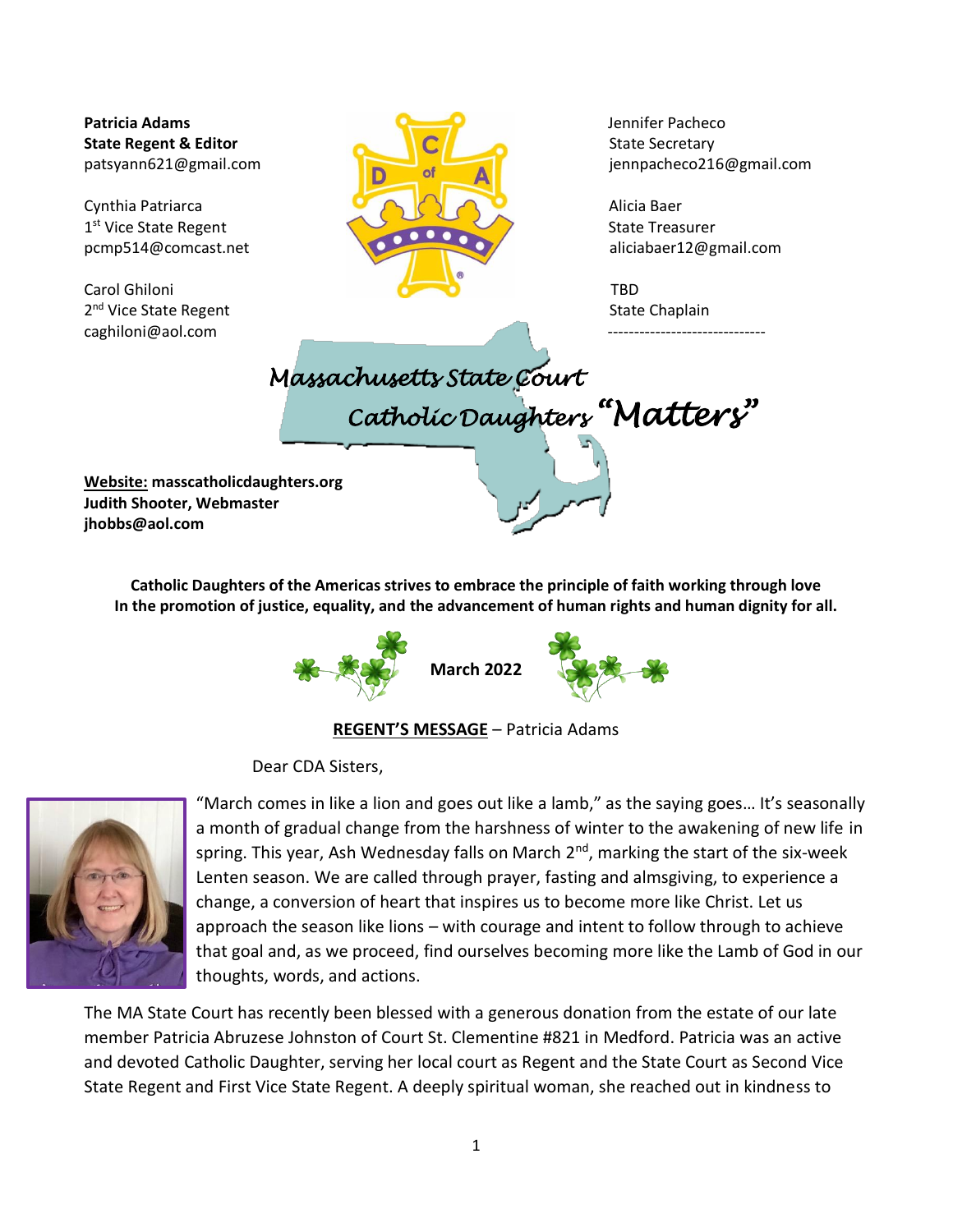friends and charities in need. She attended and took part in conferences, workshops and State and National conventions. Patricia was also a member of the Catholic Daughters 1903 Society. We are very grateful that Patricia, out of her love for Catholic Daughters, remembered her CDA sisters with this support. We remember her with gratitude, love, and prayer.

Blessings for a prayerful Lenten season

Your State Regent, Pat

## **FOOD FOR THOUGHT…**

We begin the season of Lent with Ash Wednesday observances on March  $2^{nd}$ . The passage below is shared from Father Ed Lamp's Sunday Reading message for February 20, 2022 on the National CDA website. His words provide some food for thought as we enter a period of repentance.

"Look in a mirror, reflecting on the failures and sin in your life. Take as much time as you need. You are going to ask God's forgiveness, you are going to offer amendment, to move forward from here.

Jesus taught us one simple prayer, which we call the Our Father or the Lord's Prayer. It is a simple prayer, and it is quite short. One of the petitions is where we ask God to forgive us our trespasses as we forgive those who trespass against us. We can rattle off this prayer and fail to realize the bind in which it can place us.

In the Lord's Prayer, we ask God to forgive us on one condition, which is that we will forgive others in our turn. There is a proven power in forgiveness and love. "Blessed are the meek" says Jesus, "they shall possess the earth." We are impressed by the power of forgiveness shown by characters like Mahatma Ghandi, Martin Luther King, and others who somehow managed to turn the other cheek. The bully cannot deal with the power of the one who won't strike back, but often resorts to violence as the only way to silence their voice of protest. To err is human, to forgive is divine. We would aim to be bighearted, tolerant, and patient.. But the ideal Jesus sets for us is, "Be merciful, just as your heavenly Father is merciful."



# **GREETINGS FROM OUR NATIONAL SUPERVISOR** – Essie Walker

Greetings to All,

As we approach the Lenten Season, now is a good time to focus on personal and family prayer. Prayer will help us to grow a deeper relationship with Him. It will also improve our spiritual well-being by eliminating all that is unnecessary and allows us to become more mindful of how God is working in our lives.

Now is the time to take inventory of our spiritual life and grow in it. It is the perfect time to observe a period of fasting, self-denial and, most importantly, to set aside time to just reflect.

Blessings, **Essie**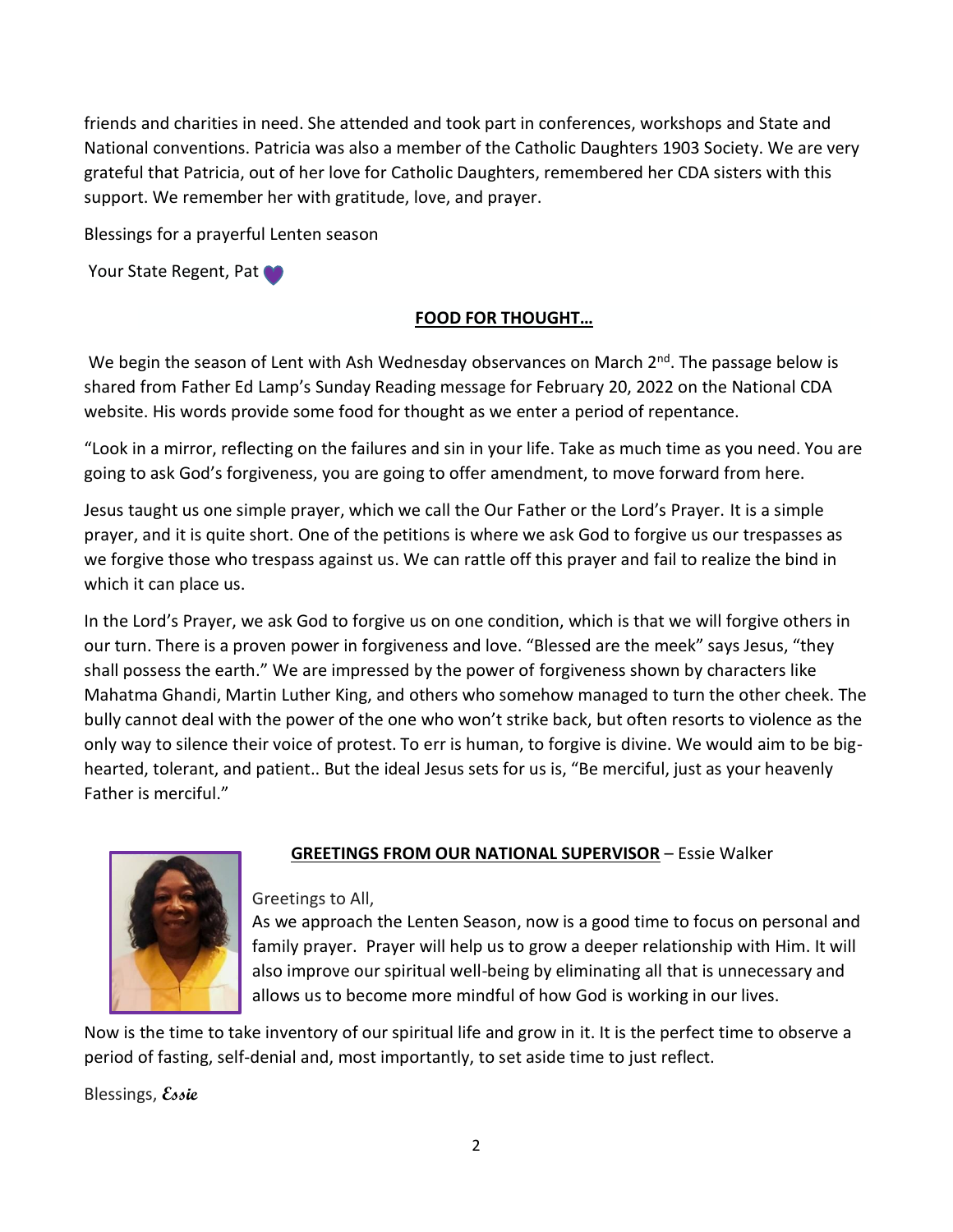# **GOOD NEWS TO ANNOUNCE**

State Regent of the Massachusetts State Court for the remainder of the 2021-2023 term. Cindy was I am very happy to announce the appointment of Ms. Cynthia Patriarca to the position of First Vice instrumental in the format[ion and 20](http://www.pngall.com/celebration-png)16 institution of Court Que[en of Pe](https://creativecommons.org/licenses/by-nc/3.0/)ace #2724 at St. Mary's Church in Foxboro MA. She persisted in her efforts to interest and educate parish women about the mission of the Catholic Daughters of the Americas, gained the support of her pastor, and in the process learned a great deal about our organization. Cindy served two terms as Court Regent and is currently a District Deputy. Welcome to the Massachusetts State Board, Cindy!!!

#### **A PAUSE FOR PRAYER** - Bridget Whyte, Court Queen of Peace #2724 Spiritual Enhancement Chairwoman



As we enter into Lent, I had expected to find easy inspiration for this month's Pause for Prayer. And yet, despite the holiness of the season and what I hope it will mean for my soul, I have not been able to look ahead and find inspiration.

Perhaps it is because we are coming up on the second anniversary of Covid, and of all the changes it has made to our lives.

Perhaps, still wearing masks to Mass, and seeing pews that are not as full as they once were; I find myself pining for Easters past, rather than preparing for this year's holiest season.

But here we are, in 2022. This Lent may not look like years past, and this Easter may not either. But let us never forget that even Jesus saw the passing of time and the changes life brought.

For his first years of life, Jesus's parents hid with him in Egypt, waiting for a message that it was safe to return home, to return to "normal". His first milestones and holy days would have been spent, hiding in safety, away from His family.

But one day, Jesus was finally able to go home to Nazareth, and a life surrounded by aunts and uncles and cousins and grandparents. And while Mary and Joseph probably never forgot those lonely days of hiding, I suspect the pain of the experience eventually faded as they watched their son grow and become a man.

May these masked days of isolation and separation become a distant memory for us, too.

This Easter, I pray we can celebrate as we haven't been able to in years.

But for the next forty days, as we prepare ourselves for Easter, may we remember the Holy Family and their time in Egypt. We have stepped out of our lives and routines for the sake of safety. But one day, on the other side of this experience, may we look back and see that despite our isolations and sacrifices, we had still found opportunities to grow, to love, to laugh, and to share God's love with others.

May God bless you and your loved ones this Lent.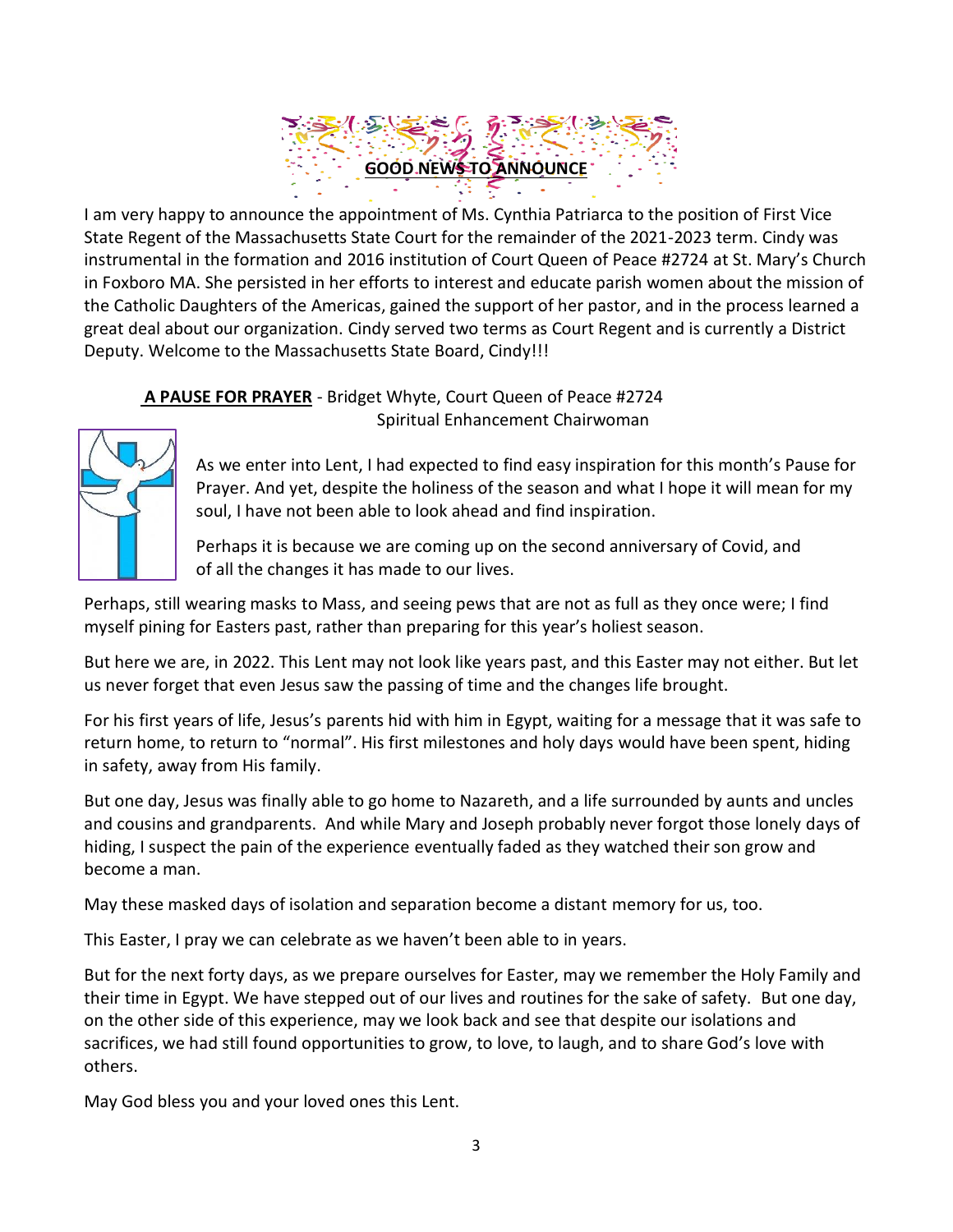## **FOCUS ON YOUTH** – Marcia Hoyle Walkama, Court Our Lady of Lourdes #2396 Youth/JCDA Chairwoman



The Season of Lent begins this month on Ash Wednesday, March  $2^{nd}$ . Does your parish have Stations of the Cross geared towards your youngest parishioners? This beautiful Stations of the Cross booklet would be a wonderful contribution to the faith of the children of your parish: Stations of the Cross Volume 1: I am the WAY, written by Brother Peter Huynh in collaboration with 14 seminarians and 14 kids. It is available on Amazon. Consider having a family Stations of the Cross opportunity led by the older children in your parish.



## **NOMINATING COMMITTEES**

Nominating committees should be in place during March. They will meet to consider possible candidates for office and the Chairwoman will call each possible candidate to ask if she is willing to serve. This is a confidential process between the committee and the candidate until the slate is reported. The Chairwoman will submit one name for each office to the local regent and will report the slate of officers to the court at the April meeting.

Please prayerfully consider accepting if you are asked to serve as an officer. Is God calling you to share your gifts and talents? Shared leadership strengthens an organization. Seasoned officers become the mentors for the new, supporting and guiding. They take their experience to the next level, serving their State courts in various roles. This is how we nurture and develop leadership skills (Circle of Love) so that our local courts remain strong and produce leaders for State and National roles… and our organization continues and thrives.

## **NATIONAL NEWS**



#### **National Website**[: www.catholicdaughters.org](http://www.catholicdaughters.org/)

Be sure to visit the National website for news, **current updated forms**, and everything you need to know about CDA! Please use the latest, updated forms for Financial Reviews, applications, transfers, and deletions. **Regents, please share updated forms with your court officers**. Education Contest information and National Scholarship information, with dates due are available here!!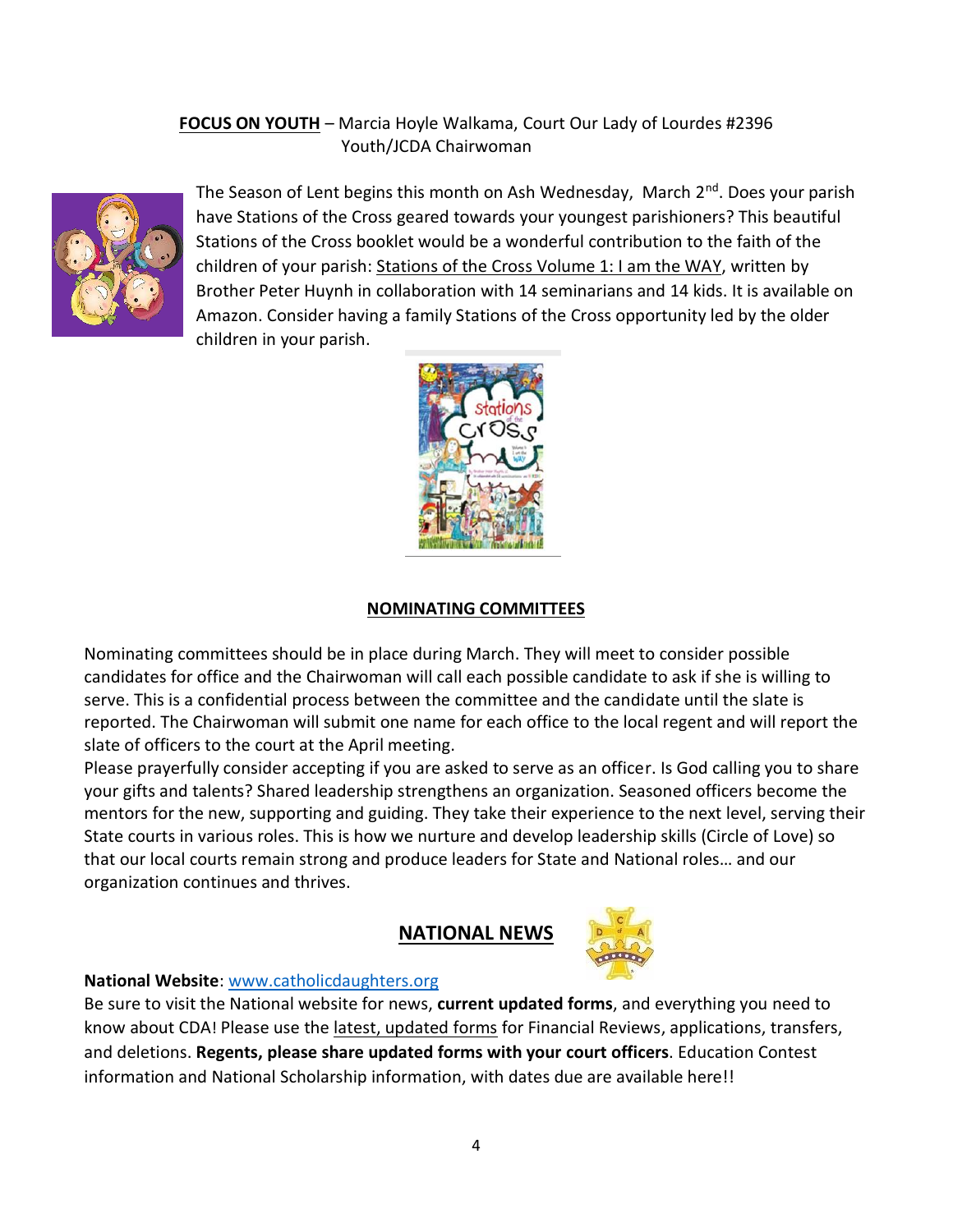**59TH BIENNIAL CONVENTION:** The *Official Call* to the 59th Biennial National Convention in San Juan, Puerto Rico should soon be arriving with *finalized details and registration forms*. *Consider attending*. Our National Board and sisters in Puerto Rico are planning a beautiful convention with fun, entertainment, tours, and of course important business.

**DELEGATE AND ALTERNATE FORMS:** These have been sent to the court regents and must be returned to National (and a copy to your State Regent) postmarked by March 15, 2022. The form indicates how many delegate and alternates your court is eligible to elect. All courts must return the form with the number you elected and the date of the election or replying that your court will not be sending delegates to the convention. Please hold your election in February to meet the mailing deadline!!

# **"MASSACHUSETTS in ACTION" …**



**WEBSITE** – PSR J[udi Shoote](http://www.pngall.com/website-png)r[, Court H](https://creativecommons.org/licenses/by-nc/3.0/)enry A Sullivan #584, Webmaster

Take a few minutes to check things out at **masscatholicdaughters.org**

Send Judi your monthly court newsletter, upcoming events and photos/activities of your court in action! Email in a **Word format** as some PDF files won't save. Jhobbs1@aol.com

## **QUALITY OF LIFE**

Quality of Life is a spoke on the Circle of Love. It is described on the National website: "Quality of Life (Social Awareness) - issues of our national program are the heart of our ministering to the needs of all peoples. We are called to reach out with compassion and support, to be helping hands where there is pain, poverty, sorrow and sickness." Many of the kind and merciful outreach activities done by local courts fall into this category. In unity and charity, MA State Court also collects and distributes a number of items that may in some way add to the quality of life for others.

Our State Chairwoman for Quality of Life, Sandra Lane of Court Henry A Sullivan #584, receives, counts, stores, and distributes these items, and has been doing so faithfully for many years. *Please read and print out the attached list of items that you can collect to donate to the cause.* Some items may suggest a project for your court. Items may be sent to Sandy, brought to state events, or given to a District Deputy or State Officer. Thank you, Sandy!!

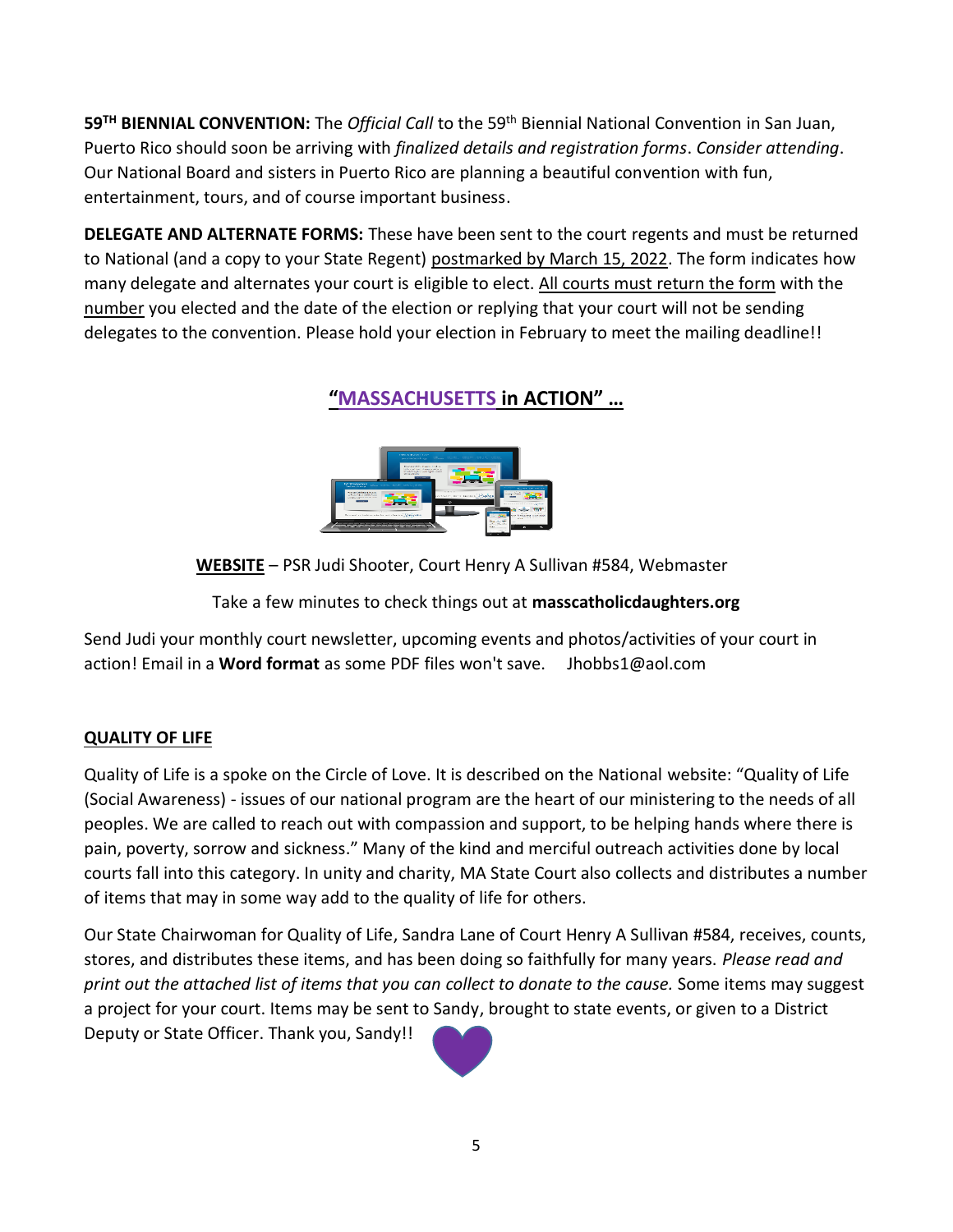## **MA STATE COURT MENTORSHIP PROGRAM**

Interested in finding out just what is involved in serving as a State Officer? Maybe you would like to apply for the MA State Court Mentorship Program and take part in a "ride-along" experience to learn about the state officer positions – responsibilities, time involved, support, resources, etc. Check out the attached information about this program and consider applying!



**GAMBIT, GAMBIT, GAMBIT**

## **IPSR Nancy Meehan, Court St. Bernadette #2410**

## **Gambit Chairwoman**

**Happy St. Patrick's Day!!! Congratulations to our February winners. Have not entered Gambit yet?? No Problem!! We have three (3) more drawings March through May. Are you feeling the luck of the Irish? The proceeds fund our State Scholarship, Book Award, Education Contests, and other Educational Activities. Each month there is a chance to win 2-\$10, 2-\$15, 1-\$25 and 1-\$50. Cash prizes with two additional prizes of \$100 and \$150 in May. The earlier you enter the more chances you have to win!!! Winners are re-entered for all drawings!!! Please submit your \$20 per entry to your court chair for Gambit and they will submit all entries to me. Next drawing will be March 15 and subsequent months on the 15th. Good Luck!!!** 

## **FUND RAISER UPDATES**

The Jingle Bell Calendar Raffle proceeds were \$975. \$245 was donated to the Greater Boston Food Bank and \$730 was deposited to the Convention Fund. Thank you again to all those who supported this fundraiser as well as to our Fund Raiser State Chairwoman Pauline Butler.

There is a correction to what was previously reported regarding the Christmas Party Basket Raffle. The raffle raised \$515, as reported. \$260 was donated to St. Vincent De Paul and \$255 was deposited to the general fund.

A Spring cash raffle – New Beginnings 2022 - is being prepared**,** with an Easter April 17th drawing date. Information and tickets will be distributed to courts.



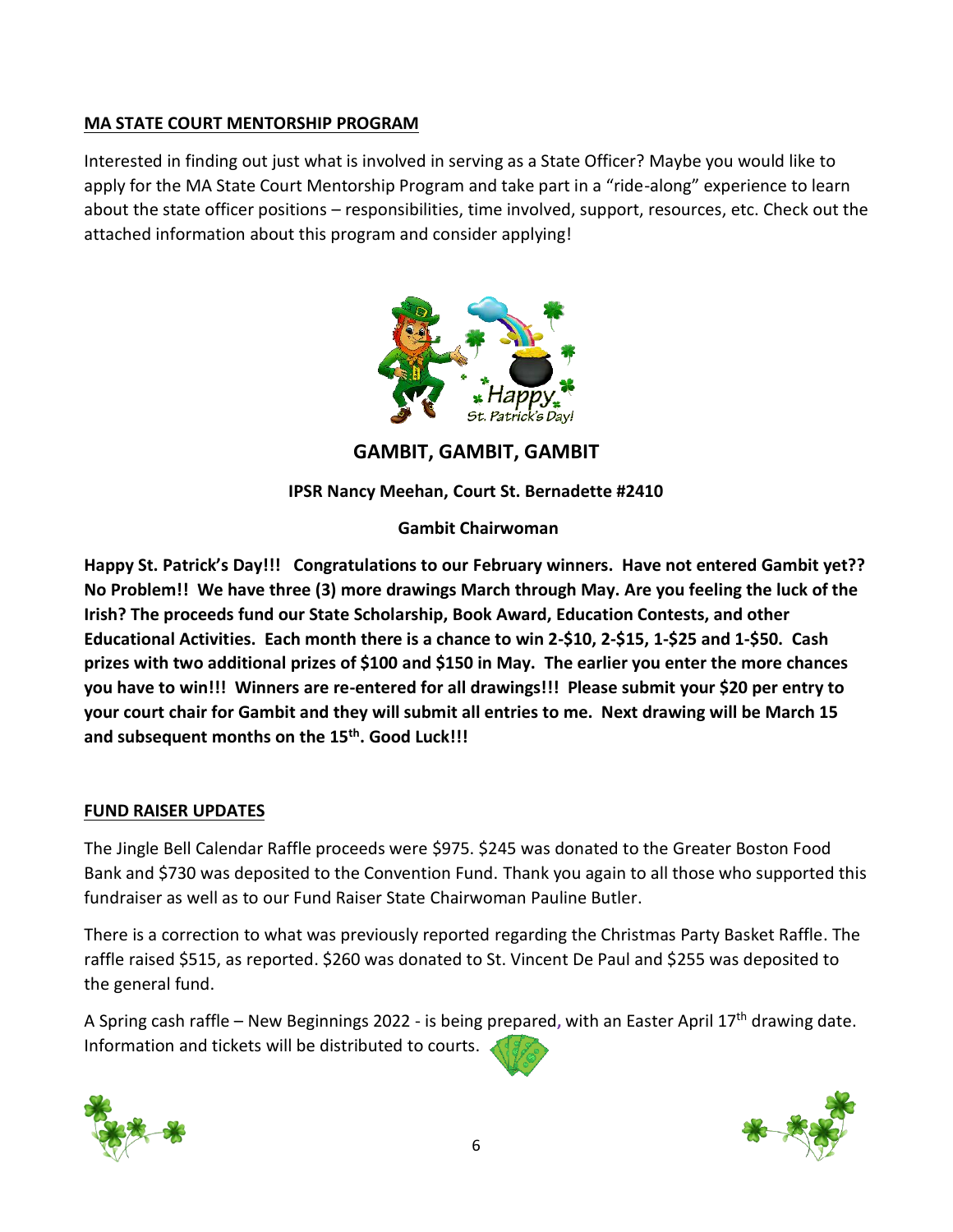# **LOCAL COURT NEWS**

**From Court Henry A Sullivan #584, Danvers:** Court Henry A Sullivan #584 collected gently used towels and blankets for the "Service Dog Project". The donations totaled two full carloads. Pictured are Regent Diane, Member Lucia, Financial Secretary Sandy, Donna and Maya the Service Dog. Also present was Vice Regent Pauline Butler, the photographer! The "Service Dog Project" donates trained Great Danes free of charge to people with mobility issues. Please check them out at [servicedogproject.org.](https://l.facebook.com/l.php?u=http%3A%2F%2Fservicedogproject.org%2F%3Ffbclid%3DIwAR1_-XupnirSJxX4egfezKDB8qiCRLhJsCEqbQ_Pv5bfAJpN6OdAEt7KmdQ&h=AT3RHJ_Q_5s6Vg0ruVDdJ6ZrLjlSoUX_AM1-iDYsb60kQzR_vfD7PbbV2Y79juiPjji2DWk7FWYYsKwMUbJ-Kz57dMToVJDmOD5Otxhbqjxp7g9ZHENf4dljqF2X21bKVg&__tn__=-UK-y-R&c%5b0%5d=AT1s_hbsr8DJPCCp9reZy-XgTEGeMGKPm2_OxN85GYyMChNRo7xsr20x7OQWEKLQ50H3qWFyAkkDafGOk9HAw9pSL2qqUhTAAiiEWu-KlKEP4WEzJtxJzJWJ5cEntU1RsTauM6ryb9cklKsyet2DqE76dHZnI5S0aJlcacjG056MnPC1aNJe2seunFtdibV7aRW8Fgw)



**From Court Queen of Peace #2724, Foxboro:** Recently, several of our members met for dinner and to catch up. We love the sisterhood formed within our court! Pictured: Left – front to back: Financial Secretary Arlene Butler, Lillian DiMascio, Treasurer Raffaella Zizza-Feinstein, Recording Secretary Stephanie Twohig; Center: Mary Vozzella; Right – front to back: Regent Kathleen Porter, Cindy Patriarca, Bridget Whyte, Diane Harris.



**From Court Our Lady of Lourdes #2396, Brockton:** At our February meeting, members donated clothing and diapers for the Father Bill's & Mainspring homeless shelter located in Brockton. Thanks to all who donated. Father Bill's was most appreciative of the donations. Great job ladies!

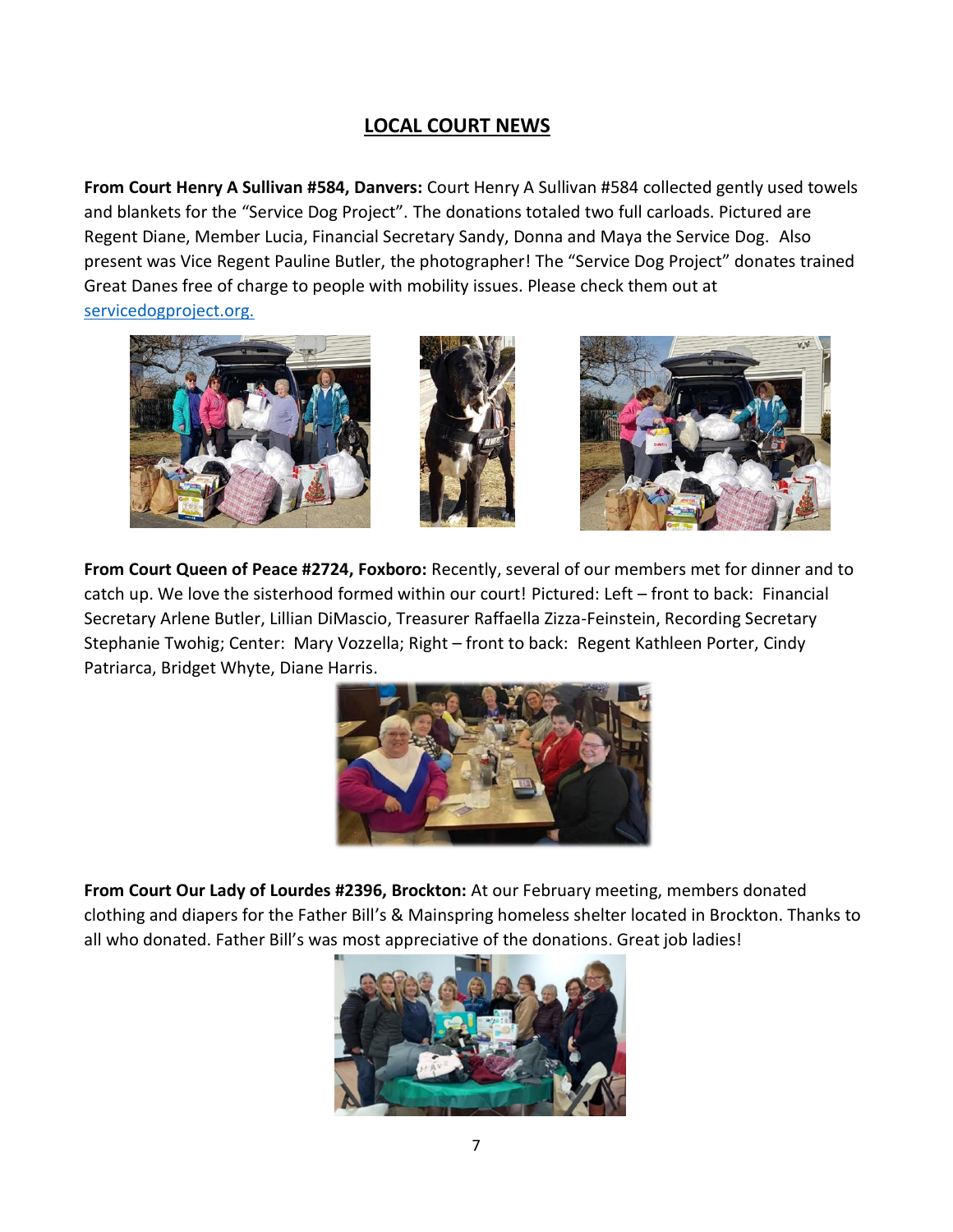**From Court St. Joseph #1475, Medway:** Members of the court said the Rosary in Defense of the Unborn on January 23<sup>rd</sup> after Mass. Chairperson Joyce Covell coordinated the event. Leading decades of the rosary were Joyce Covell, Carol Love, Nancy Marafino, Barbara Armstrong, and Jean Rousseau.



## **JCDA COURT ST. BERNADETTE #2396 –** Marcia Hoyle Walkama, Advisor

JCDA Court St. Bernadette #2396 celebrated the 94th annual National Junior Catholic Daughters of the Americas Day on Sunday, February 20<sup>th</sup> at Our Lady of Lourdes Church in Brockton.





# **STATE PROJECTS**

## **UNBOUND**

We received a letter from your "adopted child" 13-year-old Nicolas, who we sponsor through a monthly donation through the organization Unbound. We have sponsored Nicolas since he was a young boy. Please read the attached letters (2) to learn how your support has most recently helped to enrich his life in Bogota, Colombia. There is a translated version, but the original letter has several pictures of Nicolas.

## **SOCIETY OF ST JAMES THE APOSTLE**

**Mass cards** and forms are available by contacting Chairwoman Chery Lupi, Court Sacred Hearts #864: [lupie1@comcast.net](mailto:lupie1@comcast.net) - 978-374-4053.

## **PENNIES FOR THE UNBORN**

Reminder: Pennies donations are sent to State Secretary Jennifer Pacheco. March for Life donations are sent to Pro-Life Chairwoman Jane Maloney.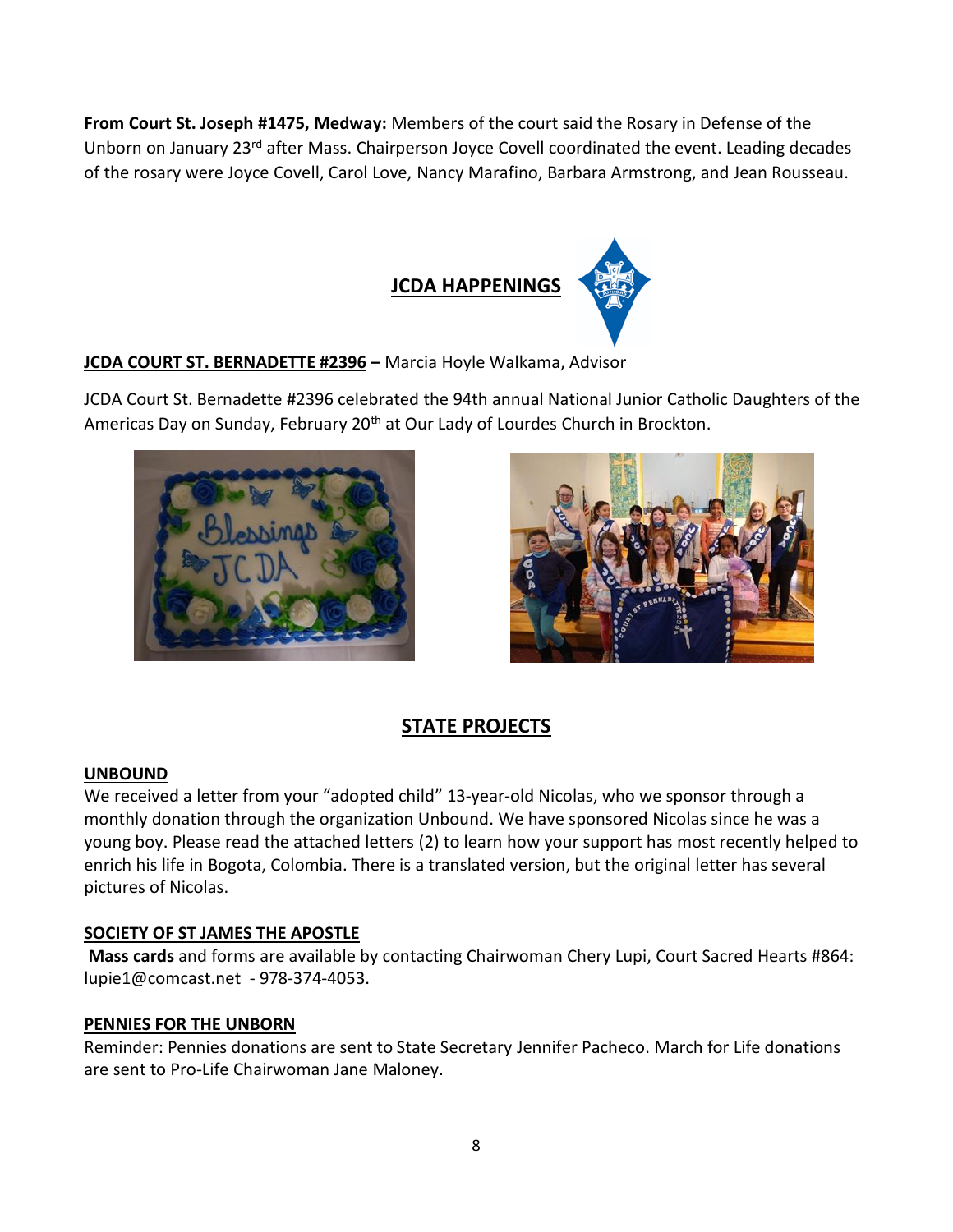

## **PRAYER CORNER**

St. Patrick March 17 St. Joseph March 19 Annunciation of the Lord March 25

**Our Holy Father Pope Francis' Prayer Intention for the month of March:** *A Christian Response to Bioethical Challenges We pray for Christians facing new bioethical challenges; may they continue to defend the dignity of all human life with prayer and action.*

#### The Angelus

- V. The Angel of the Lord declared unto Mary.
- R. And she conceived of the Holy Spirit.

 *Hail Mary, full of grace, The Lord is with Thee; Blessed art thou among women, And blessed is the fruit of thy womb, Jesus. Holy Mary, Mother of God, Pray for us sinners, Now and at the hour of our death. Amen*

- V. Behold the handmaid of the Lord.
- R. Be it done unto me according to thy word. *Hail Mary, etc.*
- V. And the Word was made Flesh.
- 

*Hail Mary, etc.*

- V. Pray for us, O holy Mother of God.
- R. That we may be made worthy of the promises of Christ.

LET US PRAY

Pour forth, we beseech Thee, O Lord, Thy grace into our hearts, that we to whom the Incarnation of Christ Thy Son was made known by the message of an angel, may by His Passion and Cross be brought to the glory of His Resurrection. Through the same Christ Our Lord. Amen.



R. And dwelt among us. The Community of Artist Fra Angelo [\(www.ourcatholicprayers.com\)](http://www.ourcatholicprayers.com/)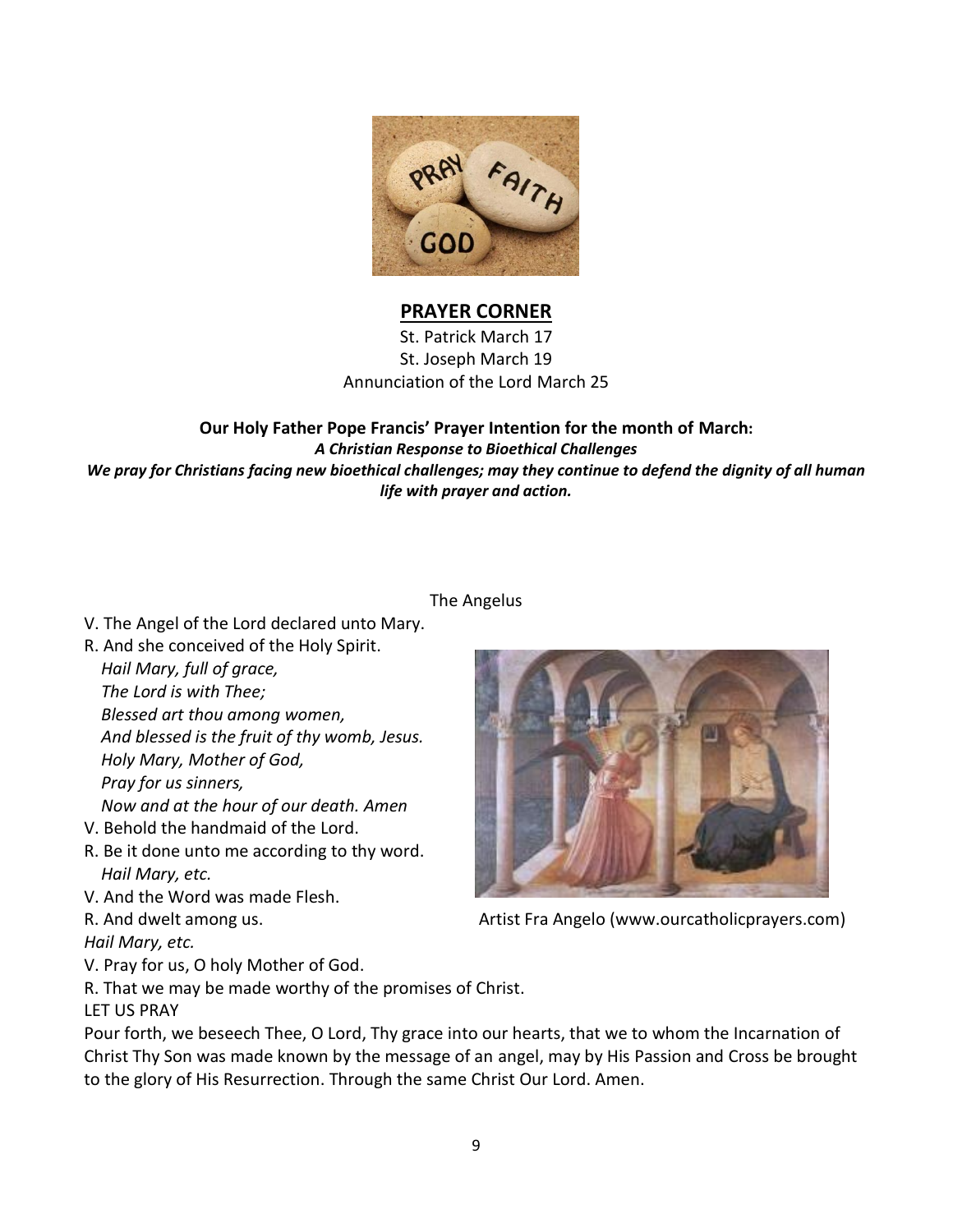#### **Please remember in your prayers:**

\*\*The people of Ukraine as they suffer pain and turmoil caused by the invasion of their country. Please see the attached prayer that we may all pray in unity and charity for God's mercy and justice to prevail.

\*\*Our CDA sisters who are ill and/or homebound. Please pray for our CDA sister, Past State Regent and Past National Regent, M. Joan McKenna. We have recently been informed that Joan is critically ill. If you wish to send a note or a "thinking of you" card, the address is: M. Joan McKenna, Demaree Crossing, 1255 Demaree Rd. Room 125, Greenwood, IN 76143.

\*\*The repose of the soul of Loretta Steeves, twin sister of Lorraine DiMilla, Court Maplewood #510 and all the departed souls in Purgatory.

\*\*The prayer intentions in the hearts of all members of the Massachusetts State Court.

\*\*That the spirituality, Circle of Love service and sisterhood of CDA will inspire more Catholic women to join our organization.

Please send your prayer intentions for upcoming newsletters to[: patsyann621@gmail.com](mailto:patsyann621@gmail.com)

# **SAVE THE DATE!!**

The State Board is planning a day of spirituality and sisterhood! Our newly appointed 1<sup>st</sup> Vice State Regent Cindy Patriarca will be installed. Please mark your calendar for **Saturday, May 21st** and join us at St. Joseph Parish Center in Medway. Details will be coming!



**In Unity & Charity Pat, Cindy, Carol, Jenn, & Alicia** 

*"Serving the Lord through Our Faith, Actions & Love"* 

## **Please note…**

**\*Regents… Please forward this newsletter to all your membership, have a copy available at your meeting, and, if possible, send/deliver to those without email who are unable to attend meetings. Also, please forward me a copy of your newsletters and any news/photos to share for our State newsletter.**